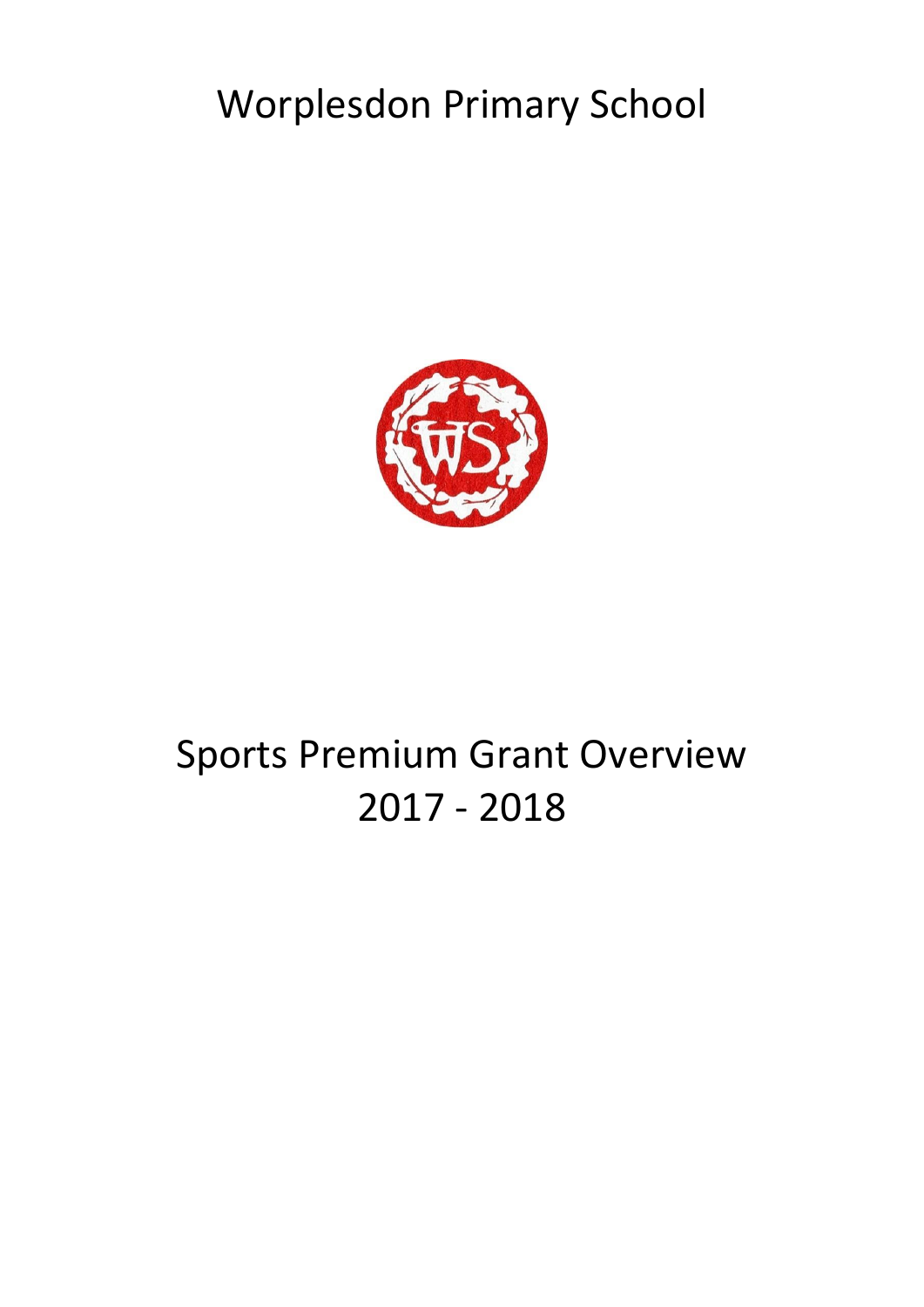## Contents

| $\label{eq:interadd} \text{Introduction} \,\, \ldots \,\, \ldots \,\, \ldots \,\, \ldots \,\, \ldots \,\, \ldots \,\, \ldots \,\, \ldots \,\, \ldots \,\, \ldots \,\, \ldots \,\, \ldots \,\, \ldots \,\, \ldots \,\, \ldots \,\, \ldots \,\, \ldots \,\, \ldots \,\, \ldots \,\, \ldots \,\, \ldots \,\, \ldots \,\, \ldots \,\, \ldots \,\, \ldots \,\, \ldots \,\, \ldots \,\, \ldots \,\, \ldots \,\, \ldots \,\, \ldots \,\, \ldots \,\, \ldots \,\, \ldots \,\,$ |  |
|------------------------------------------------------------------------------------------------------------------------------------------------------------------------------------------------------------------------------------------------------------------------------------------------------------------------------------------------------------------------------------------------------------------------------------------------------------------------|--|
|                                                                                                                                                                                                                                                                                                                                                                                                                                                                        |  |
|                                                                                                                                                                                                                                                                                                                                                                                                                                                                        |  |
|                                                                                                                                                                                                                                                                                                                                                                                                                                                                        |  |
|                                                                                                                                                                                                                                                                                                                                                                                                                                                                        |  |
|                                                                                                                                                                                                                                                                                                                                                                                                                                                                        |  |
|                                                                                                                                                                                                                                                                                                                                                                                                                                                                        |  |
|                                                                                                                                                                                                                                                                                                                                                                                                                                                                        |  |
|                                                                                                                                                                                                                                                                                                                                                                                                                                                                        |  |
|                                                                                                                                                                                                                                                                                                                                                                                                                                                                        |  |
|                                                                                                                                                                                                                                                                                                                                                                                                                                                                        |  |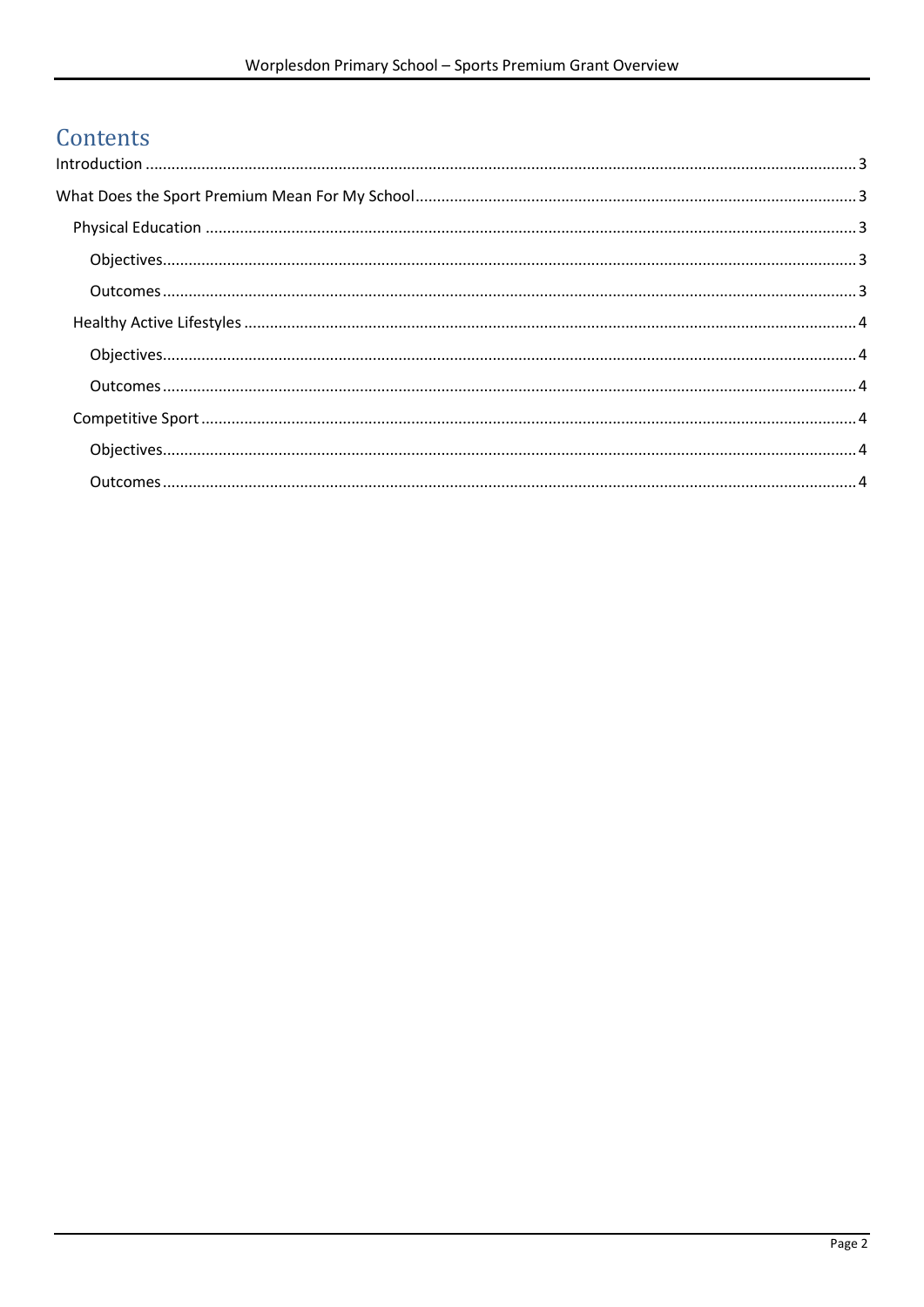### <span id="page-2-0"></span>Introduction

Funding for schools will be calculated by the number of primary aged pupils (between the ages of 5 and 11) as at the annual census in January 2016. All schools with 17 or more primary aged pupils will receive a lump sum of £16000 plus a premium of £10 per pupil. Smaller schools will receive £500 per pupil.

| Worplesdon School Funding: | Lump Sum    | $=$      | £16000 |
|----------------------------|-------------|----------|--------|
|                            | $f10 * 450$ | $\equiv$ | £4500  |
|                            | Total       | $=$ $-$  | £20500 |

#### <span id="page-2-1"></span>What Does the Sport Premium Mean For My School

'Schools must spend the additional funding on improving their provision of P.E. and Sport, but they will have the freedom to choose how they do this' (DfE June 2013).

At Worplesdon Primary School we have split up the funding by the three key areas for consideration; Physical Education, Healthy Active Lifestyles and Competitive Sport. We have decided to spend the Sport Premium Grant on the following:

<span id="page-2-4"></span><span id="page-2-3"></span><span id="page-2-2"></span>

| <b>Physical Education</b><br>Raising Standards of all our children in Physical Education |                                                                                                                                                                    |  |
|------------------------------------------------------------------------------------------|--------------------------------------------------------------------------------------------------------------------------------------------------------------------|--|
| <b>Objectives</b>                                                                        | <b>Outcomes</b>                                                                                                                                                    |  |
| Specialist P.E. Teacher in place                                                         | Specialist teacher appointed and delivering high quality lessons<br>and organising a well planned P.E. programme                                                   |  |
| All staff delivering quality P.E. lessons                                                | With support from the P.E. specialist, all staff consistently<br>deliver quality P.E. lessons for pupils.                                                          |  |
| Staff access training opportunities                                                      | Staff have access to training through PE Hub and Active Surrey<br>to improve their knowledge and ability to deliver quality lessons<br>across the P.E. curriculum. |  |